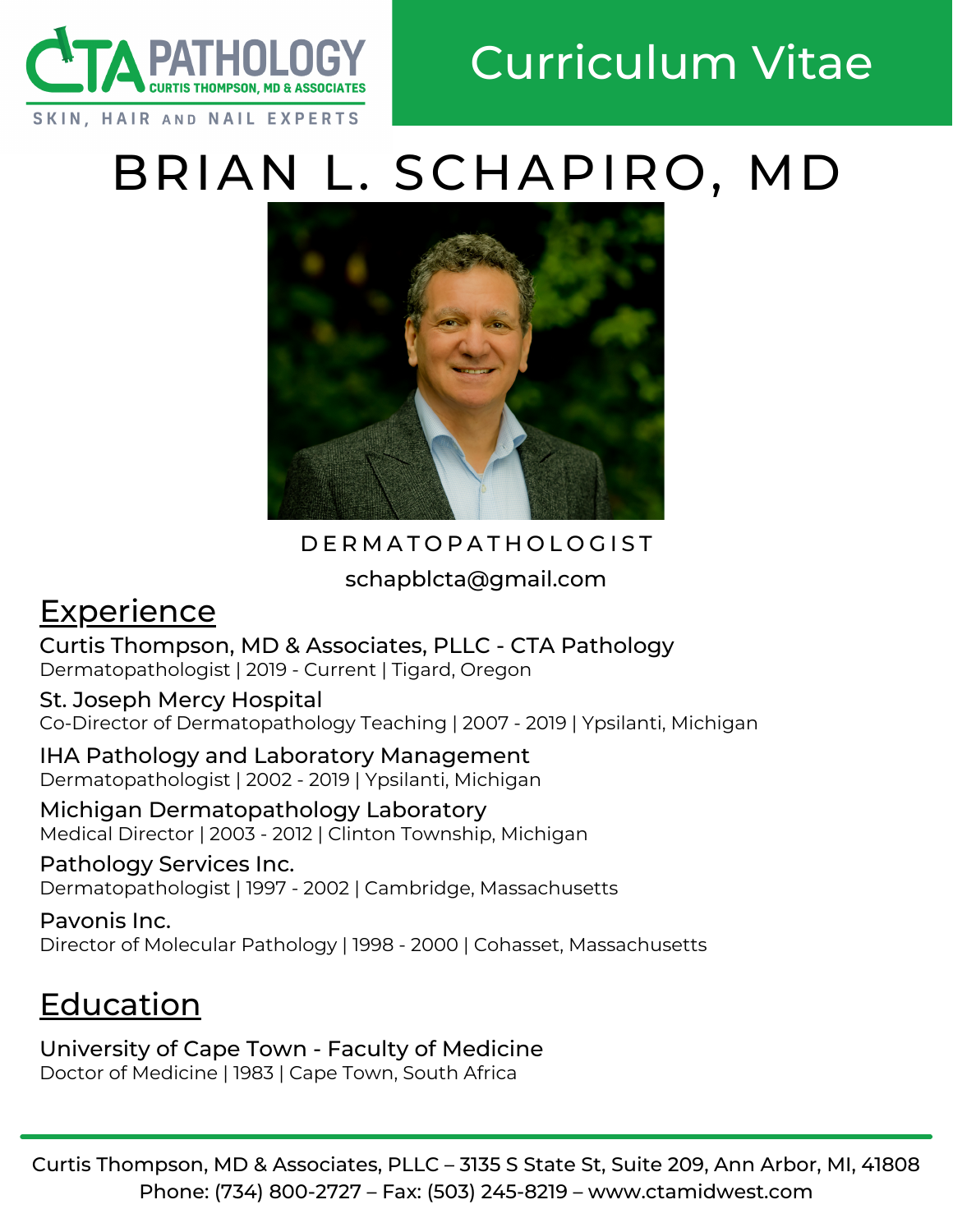

# Post-Graduate Training

Harvard University - Beth Isreal Deaconess Medical Center Fellowship | Dermatopathology 1996 - 1997 | Boston, Massachusetts

Tufts University - New England Medical Center Hospitals Residency | Anatomic and Clinical Pathology 1992 - 1996 | Boston, Massachusetts

## **Certifications**

The American Boards of Pathology and Dermatology Dermatopathology | 1997 Anatomic and Clinical Pathology | 1996

Federal Licensing Examination (FLEX) 1990

#### Medical Licensure

Michigan | 4301079403 | Expires 1/2022 Oregon | MD173892 | Expires 12/2021 Washington | MD61029139 | Expires 3/2023

### Honors & Awards

Jules Altman Award St. Joseph Mercy Hospital Dermatology Program | 2012

#### Teacher of the Year Award Wayne State University, Department of Dermatology | 2004

Stowell-Orbison Award & Binford Dammin Award United States and Canadian Academy of Pathology | 1994

Henry Christian Award American Foundation for Clinical Research | 1997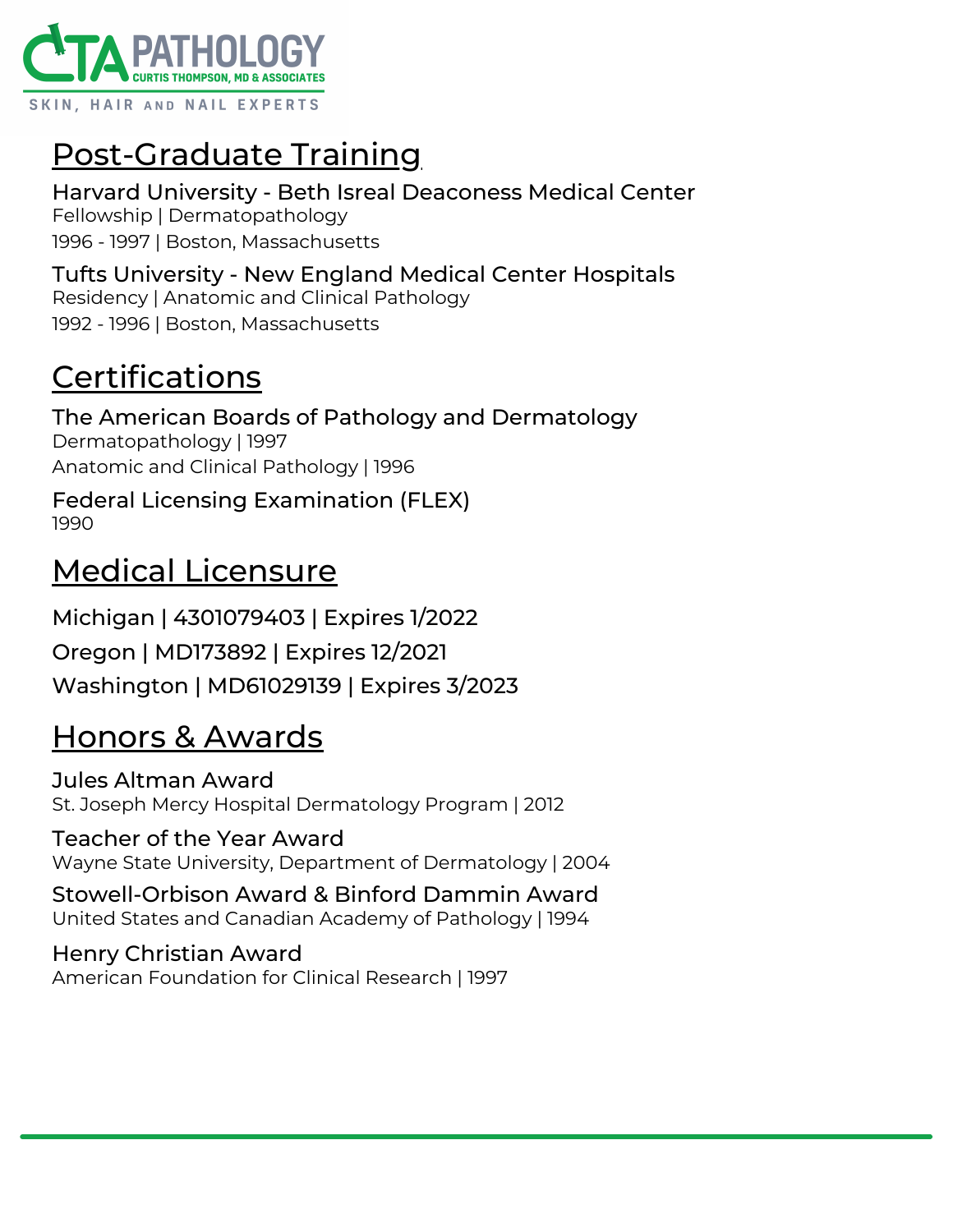

### Abstracts

Grading and Re-excision of Dysplastic Nevi: Inter-observer rates in the Era of Accountable Care. Ron Israel, BS Kate Messana, DO Brian Schapiro M.D. Presented at the American Society of Dermatopathology meeting, Chicago, November 2014.

Outside Review of Community Pathology Melanoma Diagnoses - Should "Outside" Pathology Melanoma Diagnoses be Routinely Reviewed? Ron Israel, BS Jenny Cotton, MD, PhD Brian Schapiro, Presented at the American Society of Dermatopathology meeting, San Francisco, November 2015.

# Bibliography (Selected)

1.Paraneoplastic cutaneous lupus secondary to esophageal squamous cell carcinoma. Koritala T, Tworek J, Schapiro B, Zolotarevsky E.J Gastrointest Oncol. 2015 Jun;6(3):E61-5

2. Linear scleroderma in an adolescent woman treated with methotrexate and excimer laser. Hanson AH, Fivenson DP, Schapiro B.Dermatol Ther. 2014 Jul-Aug;27(4):203-5.

3. A woman with amyloidosis, corneal dystrophy, and pruritic vesicular eruptions. Hanson AH, Fivenson DP, Schapiro B.J Am Acad Dermatol. 2013 Feb;68(2):e56-7.

4.Eruptive disseminated Spitz nevi in a 26-year-old African-American woman. Mazzurco J, Menssen K, Schapiro B, Ramirez J, Heidelberg K.Int J Dermatol. 2012 Oct;51(10):1270-1.

5.A vesiculobullous eruption in a hospitalized patient. Diagnosis: Drug-induced linear IgA bullous dermatosis (LAD) with eosinophils. Jawitz RS, Krach K, Schapiro B. Arch Dermatol. 2011 Dec;147(12):1443, 1448.

6.Molluscumlike papules in a 4-month-old boy--quiz case. Langerhans cell histiocytosis (LCH)–congenital self-healing reticulohistiocytosis. Edwards AN, Altman D, Altman J, Schapiro B.Arch Dermatol. 2011 Mar;147(3):345-50.

7. Localized mycosis fungoides of the bilateral thumbs and nail units treated with orthovoltage radiation.Mazzurco JD, Schapiro BL, Fivenson DP.Int J Dermatol. 2010 Nov;49(11):1334-5.

8. Langerhans cell histiocytosis associated with myelodysplastic syndrome in adults.Billings SD, Hans CP, Schapiro BL, Martin RW 3rd, Fivenson D, Fruland JE, Moores WB, Cotton J.J Cutan Pathol. 2006 Feb;33(2):171-4.